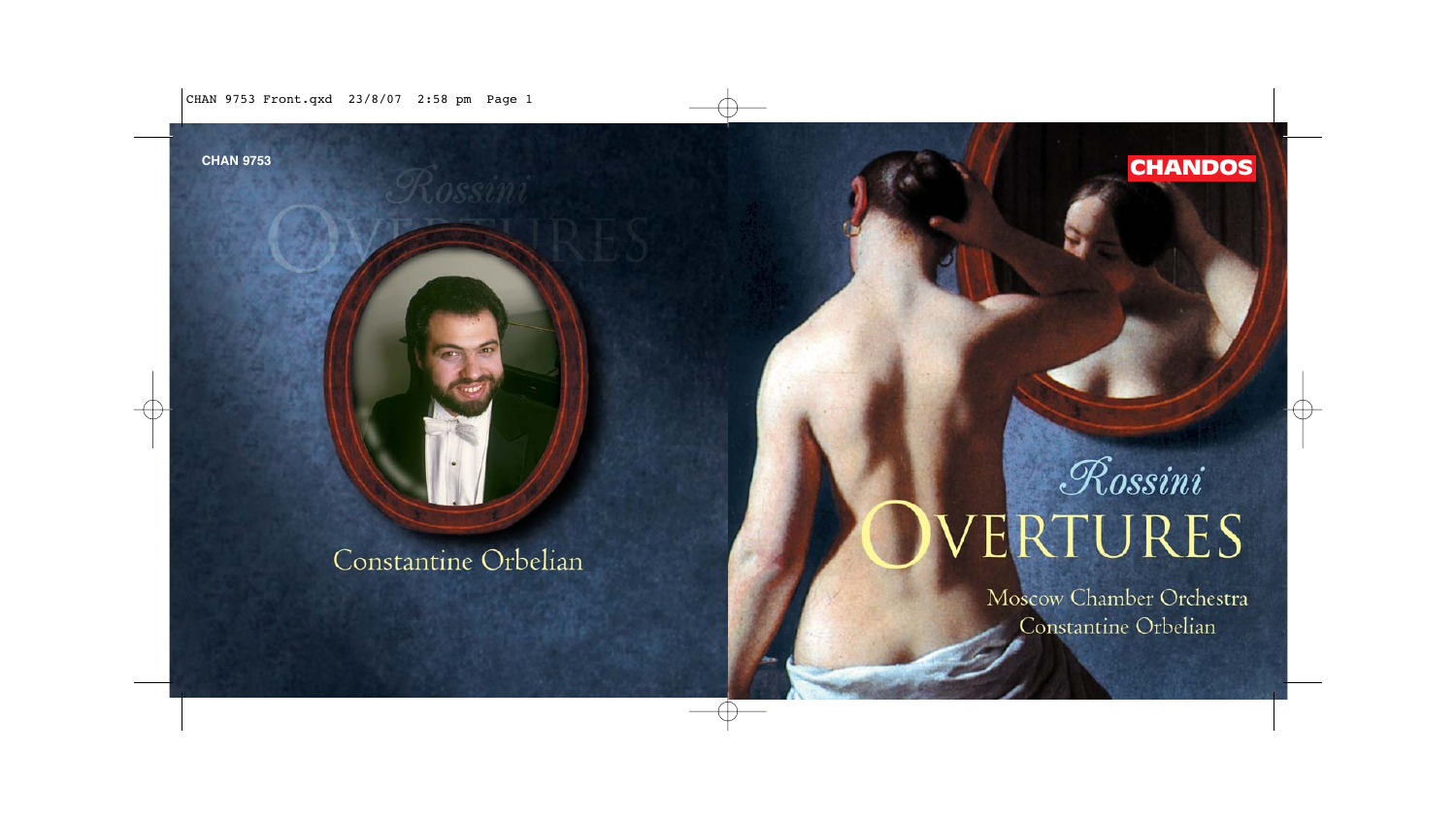

**Gioachino Rossini**

# **Gioachino Rossini** (1792–1868)

# **Overtures**

| $\boxed{1}$ | Il barbiere di Siviglia   | 7:06     |
|-------------|---------------------------|----------|
| 2           | Semiramide                | 11:26    |
| 3           | La Cenerentola            | 7:41     |
| 4           | La scala di seta          | 5:53     |
| 5           | Il Signor Bruschino       | 4:52     |
| 6           | La cambiale di matrimonio | 5:09     |
| 7           | La gazza ladra            | 9:47     |
| 8           | Guillaume Tell            | 11:08    |
|             |                           | TT 63:36 |

**Moscow Chamber Orchestra Constantine Orbelian**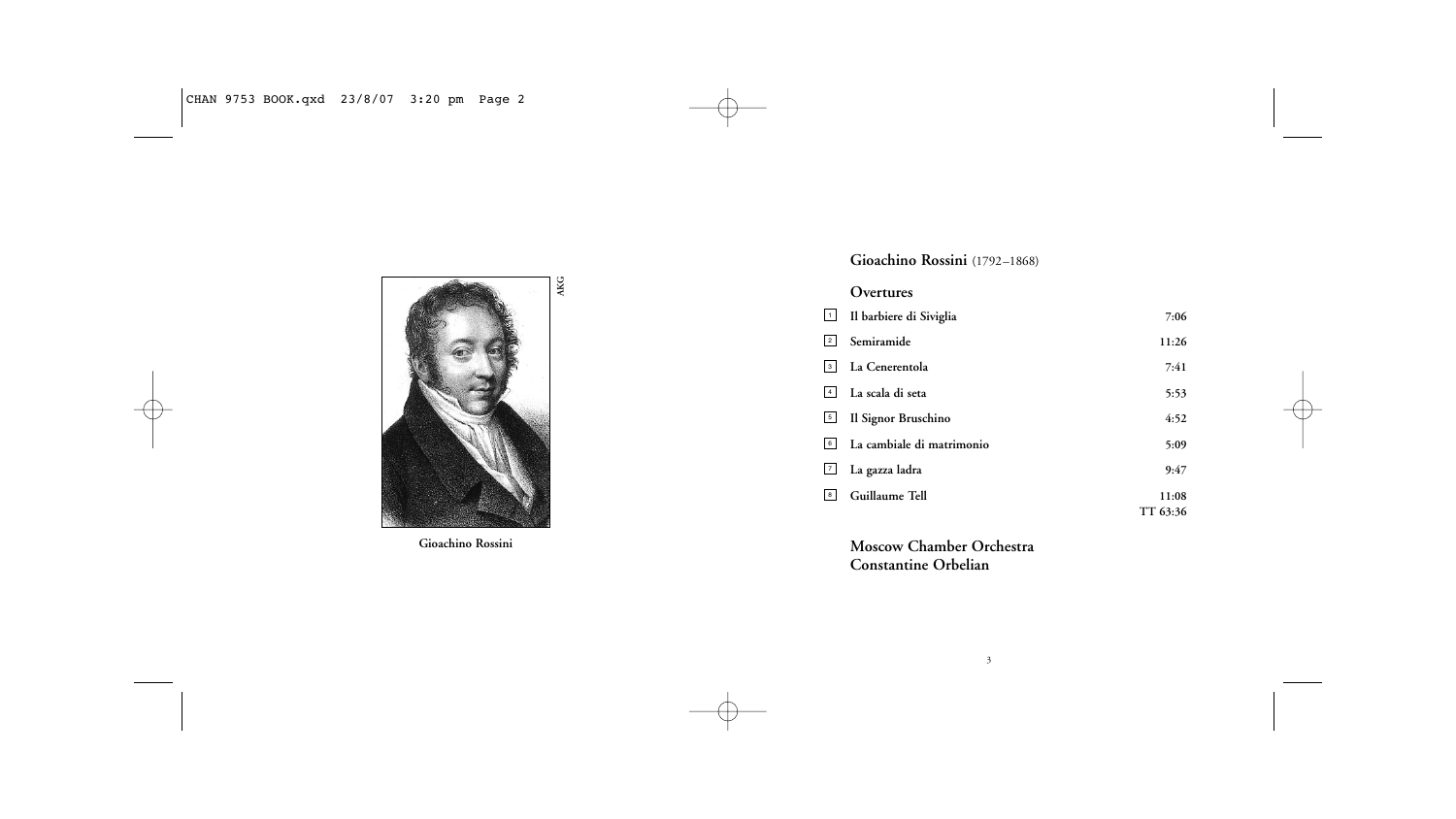# **Gioachino Rossini: Overtures**

4

Rossini was born to opera. Both parents were musicians. His father was a town trumpeter who doubled as an inspector of slaughterhouses; his mother was a singer. When his father was imprisoned for political reasons, the child Rossini accompanied his mother to Bologna where she became *prima donna buffa* and was soon in demand at theatres all along the Adriatic coast. On his release from prison, her husband joined her as a horn player in the bands of the theatres where she sang. Despite a peripatetic boyhood, during which he acquired an intimate acquaintance with musical theatre on both sides of the curtain, Rossini received a well-rounded musical education. In the course of it he became an accomplished harpsichordist and skilled accompanist, a precocious horn player (soon joining his father in professional orchestras) and a singer of conspicuous talent. In 1806, at the age of fourteen, he was admitted to the Liceo Comunale of Bologna where he excelled in the study of voice, cello, piano and, more ambivalently, counterpoint. His first opera, *Demetrio e Polibio*, was composed

in 1807 but remained unperformed for another five years.

His career as an operatic composer dates formally from 1810 and **La cambiale di matrimonio** (The Matrimonial Market), which proved the first of five commissions from the Teatro San Moisè of Venice. Not bad going for a boy of eighteen. Its overture is thus the earliest of those presented here and, as with Bach, Chopin and Brahms at a similar age, we find his musical personality already fully formed.

No opera composer seems ever to have been more in love with the pleasures of sheer sound than Rossini. Apparently born with a sense of instrumental colour, he delighted as much in the orchestra as in the human voice. Add to this his extraordinary melodic gift and a buoyant, often dance-like rhythmic zest and it is hardly to be wondered at that his overtures have long since earned an independent place in the mainstream orchestral repertoire. A further attraction is their generally straightforward harmonic vocabulary, allied to an equally straightforward approach to structure. To a

considerable extent Rossini wrote to a formula, which partially explains his prodigious output and the sheer speed with which he wrote (*Il barbiere di Siviglia* [The Barber of Seville], by general consent his masterpiece, was composed in a little over a fortnight).

The standard Rossini overture is cast in a simplified sonata form, generally dispensing with a central development section, and often preceded by a slow introduction. The instrumentation, too, tends to fall into a fixed pattern: a memorable, long-spun melody for oboe, cor anglais or French horn in the Introduction, strings for the First Group proper, winds for the Second, and so on. And almost invariably we find in the Second Group that long, steady build-up of sound which earned Rossini the not entirely affectionate nickname 'Monsieur Crescendo'.

One often looks in vain, however, for thematic connections between the overtures and the operas they precede. The explanation is simple enough: Rossini was one of music's most resourceful recyclers and often used the same overture for two different operas. Indeed the now-famous overture to 'The Barber' (1816) had already served as the curtain-raiser to not one but two other

operas: *Aureliano in Palmira* (1813) and *Elisabetta, regina d'Inghilterra* (1815); the opening of the cavatina 'Ecco ridente' is borrowed from the opening of the first chorus in *Aureliano in Palmira*; Berta's aria 'Il vecchietto cerca moglie' was suggested by a Russian tune, and so on. Nor did he pilfer only from himself, or only from the relatively obscure. Giovanni Paisiello and Ferdinando Paer, for instance, were among the most prominent and popular opera composers of their day, yet Rossini pinched shamelessly from both; and the eight opening bars of the trio 'Zitti, zitti' are taken note for note from Simon's first aria in Haydn's famous oratorio *Die Jahreszeiten* (The Seasons). Can Rossini have felt a special identification with the title role in his opera *The Thieving Magpie*? In any case, he made up his mind early on to adopt anything that pleased him, whatever the source.

Within two years of completing *La cambiale di matrimonio* Rossini, now twenty, had written three more operas (a pace on which he was still to improve) and was accorded productions, almost simultaneously, in Bologna, Florence, Verona, Venice and Trieste. Even at this early stage the Rossinian crescendo is already in evidence. In the overture to **La scala di seta**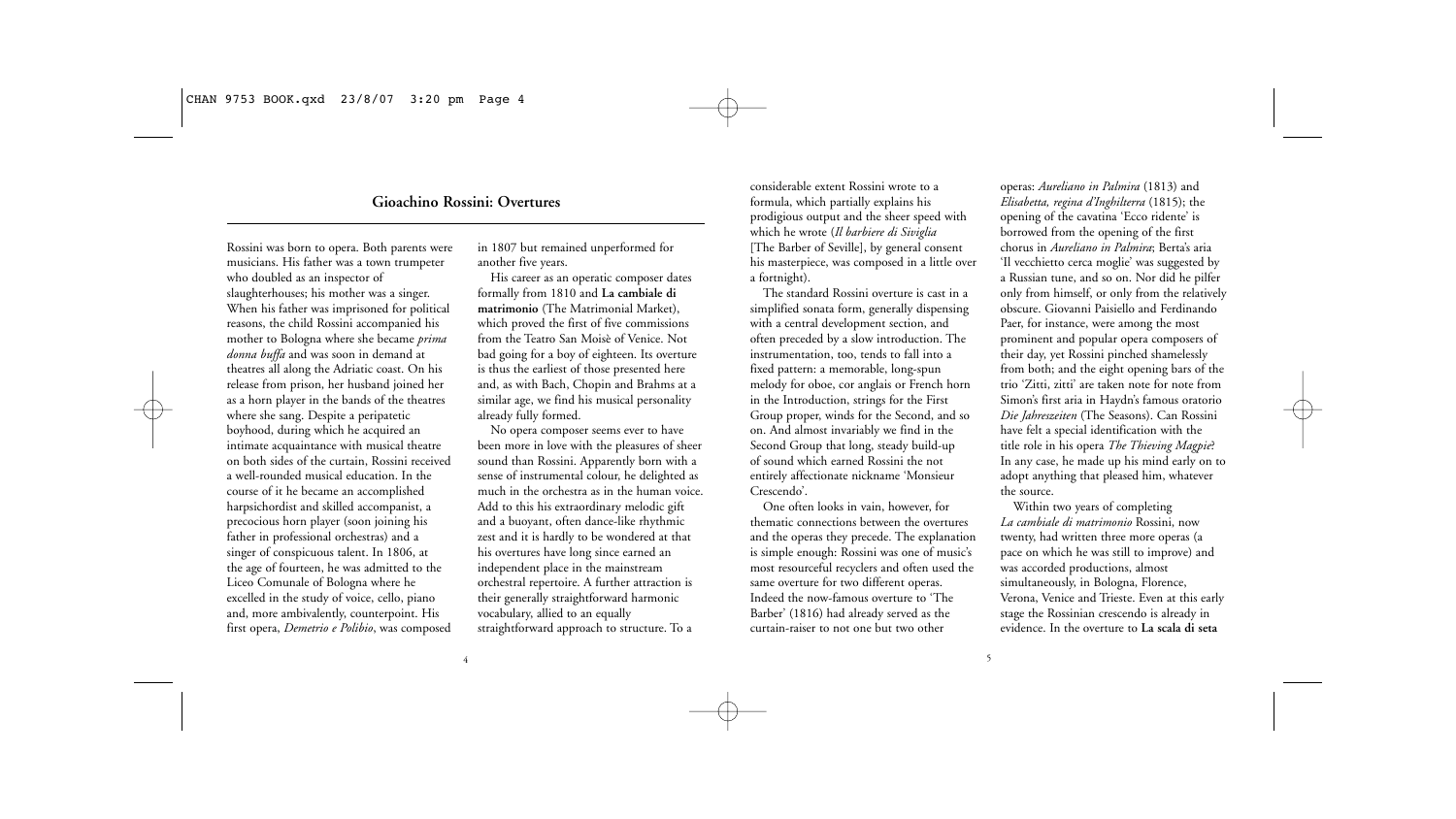(The Silken Ladder, 1812) it comes at the end of the first half and leads, unusually, to a brief development. Already, too, the orchestration is both masterly and inspired (witness among other things the ravishing writing for wind).

Hissed on the first night (under the title 'Almaviva'), **II barbiere di Siviglia** quickly established itself as one of the most popular comic operas ever composed and is the only one of Rossini's operas never to drop from the established repertoire.

**La Cenerentola**, a comic opera based on the story of Cinderella, was produced in January 1817 and was a success from the start. But here again we find Rossini recycling material from previous operas, in this case *La pietra del paragone*, *La gazzetta* and *Il turco in Italia*. By general agreement *La Cenerentola* and *Il barbiere di Siviglia* form the twin peaks of Rossini's output in the realm of comic opera.

Within a few months he scored another hit with the production at the Teatro alla Scala in Milan of **La gazza ladra** (The Thieving Magpie). Described, like *Tancredi*, as a 'melodramma' it concerns a French servant girl wrongly condemned to death for stealing silver cutlery, and saved only by the belated discovery that the real culprit was the

magpie of the title. The overture contains some of Rossini's most arresting dramatic strokes, not least the antiphonal rolls of the side drums which herald the military aspect of the drama ahead; the casting of the first main theme in the minor, anticipating the heroine's prison scene; and one of Rossini's most effective crescendos.

**Semiramide**, produced in Venice in 1823, was the last of Rossini's operas to be written for Italy (its successors were composed for Paris). Far removed from the joyous wit of his many comedies, the plot is adapted from an historical tragedy by Voltaire, and the large-scale, richly scored overture gives us one of Rossini's most imposing and affecting achievements. Unusually, the tell-tale crescendo comes at the beginning and is succeeded by the slow section which makes specific reference to one of the opera's most dramatic scenes before finally opening onto the long-awaited *Allegro*.

One reason for the enduring popularity of Rossini's overtures is the range, colour and sometimes wilful individuality of his orchestral imagination. Perhaps the most instantly memorable feature of the delightful overture to **Il Signor Bruschino**, for instance, is the repeated tapping on their music stands (originally their lampshades, in those

pre-electric days) by the second violins. Mysteriously, Rossini actually notates these repeated taps with specific pitches – presumably a typically Rossinian joke by a man who was later to honour his piano pieces with titles such as *Ouf! Les petits pois!* and *Mon prélude hygiénique du matin*. In the opera itself we find the bass singing at the top of his register and the soprano at the bottom of hers; a funeral march intrudes itself into one of the most comical scenes; and in the finale the words 'son pertito' are so arranged that nothing is heard but 'tito, tito, tito'.

For many years the most famous Rossini overture in the English-speaking world was that to **Guillaume Tell**, thanks to The Lone Ranger's hijacking of the celebrated galop for the signature tune of the popular television series in the 1950s. But what a false impression that galop gives of the overture as a whole. Who would guess at the distinctive, chamber-musical exchanges of the solo cellos at the beginning, or the fresh-as-dawn aftermath of the great storm, courtesy of cor anglais and flute – or indeed at the expansiveness, the sheer breadth of canvas adopted for this magnificent overture to Rossini's last opera? More than any of his other works, perhaps, this whets the appetite for the full-blown symphony Rossini never wrote.

#### **© 2000 Jeremy Siepmann**

The **Moscow Chamber Orchestra** was created in 1956 by the renowned conductor and violist Rudolph Barshai. Known in Russia as the State Academic Chamber Orchestra of Russia, it has been an inspiration to leading Russian composers, notably Dmitri Shostakovich and Moisei Vainberg who dedicated works to the Orchestra. Under the direction of Constantine Orbelian (since 1991) the Moscow Chamber Orchestra has made extensive tours of France, Germany, Italy, Holland, Sweden, Korea, Japan, South Africa, South America, Canada and the USA and gives more than eighty concerts per year outside its native Russia. In the 1998/99 season the Orchestra performed three concerts in New York's Carnegie Hall of ambitious programmes that included the New York premiere of Alfred Schnittke's Concerto for Piano and Strings.

American conductor **Constantine Orbelian** graduated from the Juilliard School of Music in 1980. As a pianist he has performed with

6  $\overline{\phantom{a}}$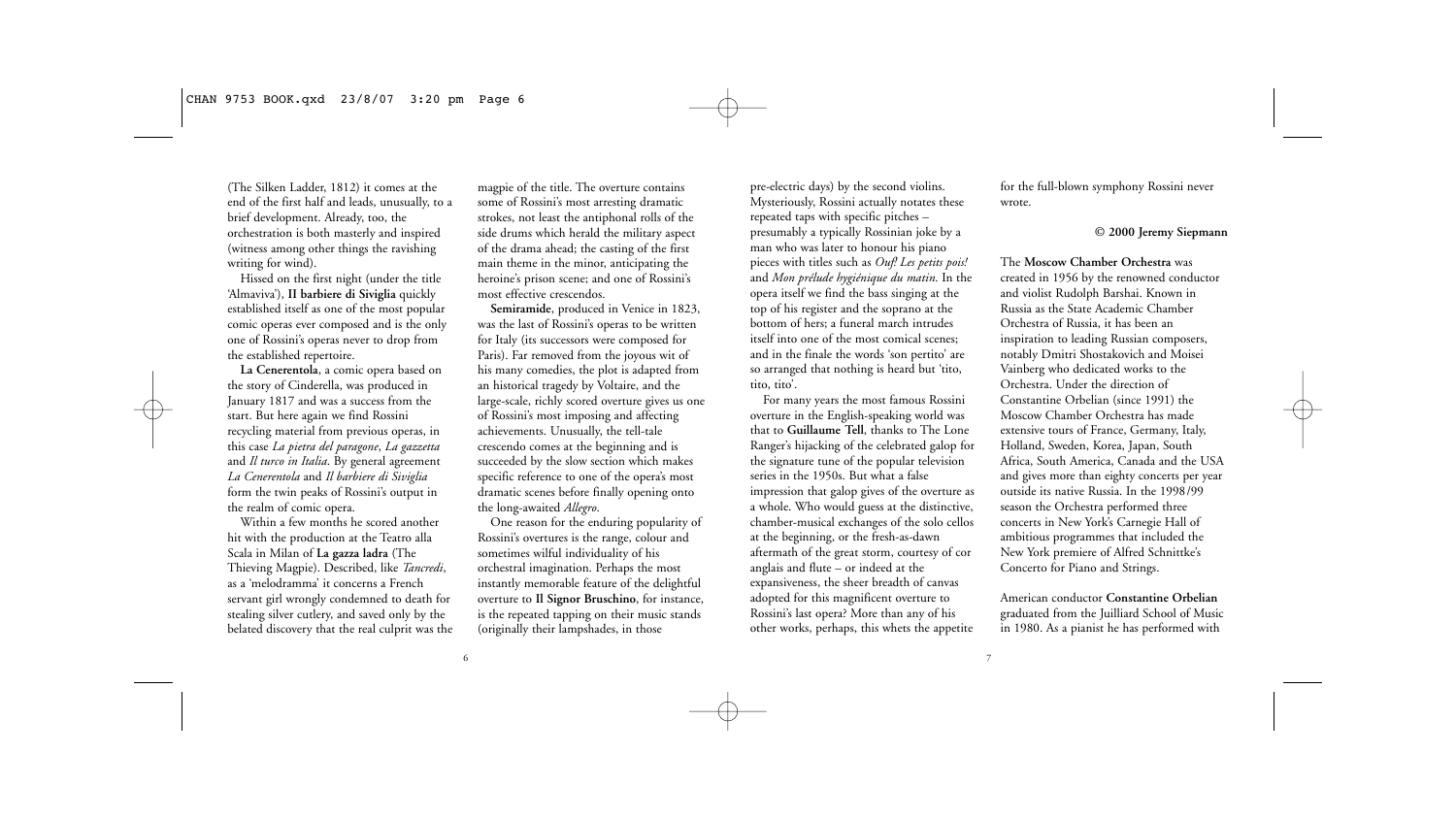some of the world's best orchestras, including the Boston and Detroit Symphony Orchestras, the Moscow State Symphony Orchestra, the Moscow Philharmonic Orchestra, the St Petersburg Symphony Orchestra, the Helsinki Radio Symphony Orchestra and the Moscow Virtuosi. He is founder and Music Director of two unique

music festivals in Russia: The Palaces of St Petersburg International Chamber Music and Choir Festival, and 'Musical Treasures at the Museums of the Kremlin' – a unique series of concerts at the Kremlin's Armoury. He has been Music Director and Conductor of the renowned Moscow Chamber Orchestra since 1991.

#### Rossini war für die Oper wie geboren. Beide Eltern waren Musiker. Sein Vater war Stadttrompeter und Inspektor der Schlachthäuser, seine Mutter Sängerin. Als sein Vater aus politischen Gründen ins Gefängnis mußte, begleitete der kleine Rossini seine Mutter nach Bologna, wo sie *prima donna buffa* wurde und bald an zahlreichen Bühnen entlang der adriatischen Küste gefragt war. Nach seiner Haftentlassung stieß ihr Mann zu ihr und wurde als Hornist in den Orchestern der Theater beschäftigt, an denen sie sang. Trotz seines unsteten Lebens als kleiner Junge gewann Rossini intime Einblicke in das Musiktheater vor und hinter der Bühne und kam in den Genuss einer abgerundeten musikalischen Ausbildung. Er wurde ein hervorragender Cembalist und fähiger Begleitpianist, ein frühreifer Hornist (der bald neben seinem Vater in Berufsorchestern spielte) und auffallend begabter Sänger. Im Jahr 1806 wurde er mit vierzehn Jahren am Liceo Comunale von Bologna aufgenommen, wo er sich in den Fächern Gesang, Cello, Klavier und eher zwiespältigerweise auch im

## **Gioachino Rossini: Ouvertüren**

Kontrapunkt auszeichnete. Seine erste Oper *Demetrio e Polibio* entstand 1807, wurde aber erst fünf Jahre später aufgeführt.

Rossinis Karriere als Opernkomponist begann offiziell mit dem Datum 1810 und mit **La cambiale di matrimonio** (Der Heiratswechsel), das sich als der erste von fünf Kompositionsaufträgen für das Teatro San Moisè in Venedig erwies. Nicht schlecht für einen Achtzehnjährigen. Die Ouvertüre dieser Oper ist somit die älteste unseres Programms, und wir stellen fest, dass Rossinis musikalische Persönlichkeit, wie die von Bach, Chopin und Brahms in vergleichbarem Alter, bereits voll ausgereift war.

Kein Opernkomponist, so scheint es, hat schiere Klangfülle mehr geliebt als Rossini. Ein Gespür für instrumentale Klangfarbe war ihm offenbar angeboren, und er begeisterte sich ebenso für das Orchester wie für die menschliche Stimme. Hinzu kommen seine außerordentliche melodische Begabung und ein lebhafter, oft tänzerisch rhythmischer Schwung, weshalb man sich nicht zu wundern braucht, dass seine Ouvertüren längst um ihrer selbst willen einen Platz im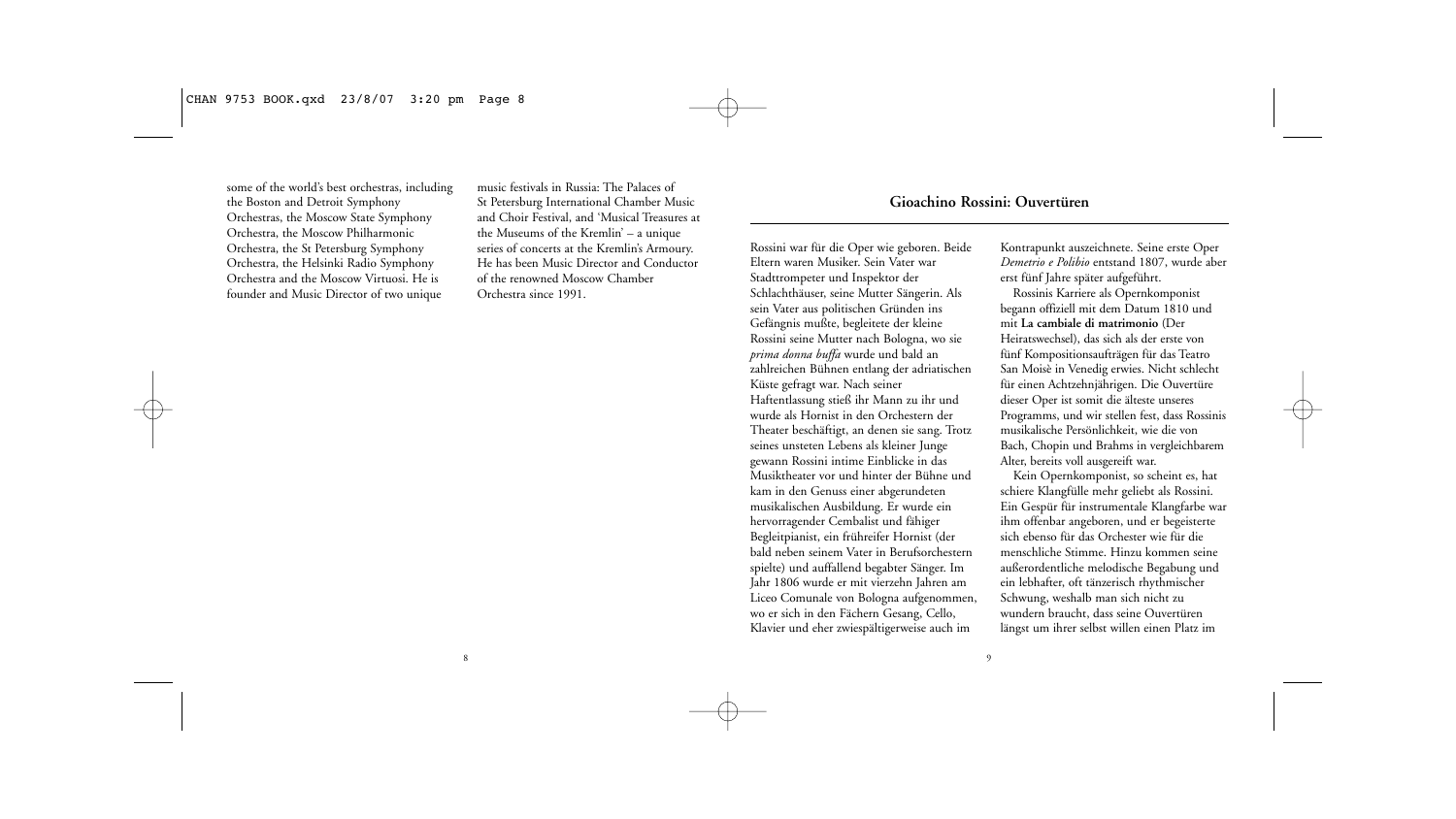gängigen Orchesterrepertoire erworben haben. Ein weiterer Reiz ist ihr meist geradliniges harmonisches Vokabular, gepaart mit einem ebenso unkomplizierten strukturellen Ansatz. Rossini hat in erheblichem Maß nach Schema komponiert, woraus sich teilweise seine Produktivität und das Tempo erklären, mit dem er schrieb (*Il barbiere di Siviglia* [Der Barbier von Sevilla], nach allgemeinem Urteil sein Meisterwerk, entstand in kaum mehr als vierzehn Tagen).

Die Rossini'sche Standardouvertüre ist in vereinfachter Sonatenform gehalten, die generell auf eine zentrale Durchführung verzichtet und der oft eine langsame Einleitung vorausgeht. Auch die Instrumentierung folgt in aller Regel einem festen Schema: eine einprägsame, lang ausgesponnene Melodie für Oboe, Englischhorn oder Waldhorn in der Einleitung, Streicher für die eigentliche erste Themengruppe, Bläser für die zweite und so weiter. Und fast ohne Ausnahme finden wir in der zweiten Gruppe den langen, stetigen Klangaufbau vor, der Rossini den nicht nur liebevollen Spitznamen "Monsieur Crescendo" eingebracht hat.

Andererseits sucht man oft vergebens nach thematischen Verknüpfungen zwischen den

Ouvertüren und den Opern, denen sie vorausgehen. Die Erklärung hierfür ist ganz einfach: Rossini war einer der findigsten Wiederverwender der Musikgeschichte und benutzte oft für zwei verschiedene Opern ein und dieselbe Ouvertüre. So hatte die inzwischen berühmte "Barbier"-Ouvertüre (1816) bereits als Auftakt nicht nur einer, sondern gleich zweier anderer Opern gedient: *Aureliano in Palmira* (1813) und *Elisabetta, regina d'Inghilterra* (1815). Die Eröffnung der Kavatine "Ecco ridente" ist der Einleitung des ersten Chors von *Aureliano in Palmira* entlehnt. Die Idee zu Bertas Arie "Il vecchietto cerca moglie" geht auf eine russische Melodie zurück, und so weiter. Davon abgesehen stahl Rossini nicht nur bei sich selbst und nicht nur bei relativ Unbekannten. Giovanni Paisiello und Ferdinando Paer zum Beispiel gehörten zu den bekanntesten und populärsten Opernkomponisten ihrer Zeit, aber Rossini beklaute sie schamlos, und die ersten acht Takte des Trios "Zitti, zitti" sind Ton für Ton aus der ersten Arie Simons in Haydns bekanntem Oratorium *Die Jahreszeiten* übernommen. Könnte es sein, dass Rossini sich besonders mit der Titelrolle seiner Oper *Die diebische Elster* identifiziert hat? Auf jeden Fall fasste er schon früh den Entschluss, alles zu übernehmen, was ihm gefiel, egal welchen Ursprungs.

Innerhalb von zwei Jahren nach Fertigstellung von *La cambiale di matrimonio* hatte Rossini, inzwischen zwanzig Jahre alt, drei weitere Opern geschrieben (ein Tempo, das er noch steigern sollte) und wurde mit beinahe gleichzeitigen Inszenierungen in Bologna, Florenz, Verona, Venedig und Triest belohnt. Schon in diesem frühen Stadium tritt das Rossini'sche Crescendo deutlich zu Tage. In der Ouvertüre zu **La scala di seta** (Die seidene Leiter, 1812) kommt es am Ende der ersten Hälfte und leitet ausnahmsweise eine kurze Durchführung ein. Auch die Orchestrierung ist bereits jetzt sowohl meisterhaft als auch originell (man beachte unter anderem den hinreißenden Bläsersatz).

**Il barbiere di Siviglia**, ein Werk, das bei der Uraufführung (unter dem Titel "Almaviva") ausgepfiffen wurde, setzte sich rasch als eine der populärsten komischen Opern aller Zeiten durch, und ist die einzige Rossini-Oper, die nie aus dem etablierten Repertoire verschwunden ist.

**La Cenerentola**, eine komische Oper nach dem Märchen vom Aschenbrödel, kam im Januar 1817 auf die Bühne und war von Anfang ein Erfolg. Dabei verwendet Rossini hier wiederum Material aus früheren Opern – in diesem Fall *La pietra del paragone*,

*La gazzetta* und *Il turco in Italia*. Nach allgemeiner Übereinkunft bilden *La Cenerentola* und *Il barbiere di Siviglia* die beiden Höhepunkte von Rossinis Schaffen auf dem Gebiet der komischen Oper.

Binnen weniger Monate landete er erneut einen Volltreffer mit der Produktion von **La gazza ladra** (Die diebische Elster) am Teatro alla Scala in Mailand. Die Oper, die wie *Tancredi* als "melodramma" bezeichnet wird, handelt von einem französischen Dienstmädchen, das zu Unrecht zum Tode verurteilt wird, weil es silbernes Besteck gestohlen haben soll, und nur durch die verspätete Entdeckung gerettet wird, dass der wahre Missetäter die im Titel genannte Elster ist. Die Ouvertüre enthält einige der bemerkenswertesten dramatischen Einfälle Rossinis, nicht zuletzt die antiphonischen Trommelwirbel, die den militärischen Aspekt des nachfolgenden Dramas ankündigen, die Tatsache, dass das Hauptthema in Moll gehalten ist und damit die Gefängnisszene der Heldin vorwegnimmt, und eines von

**Semiramide**, 1823 in Venedig inszeniert, war die letzte Oper Rossinis, die für ein italienisches Opernhaus entstand (alle weiteren wurden für Paris komponiert). Die Handlung, weit entfernt vom fröhlich

Rossinis wirkungsvollsten Crescendi.

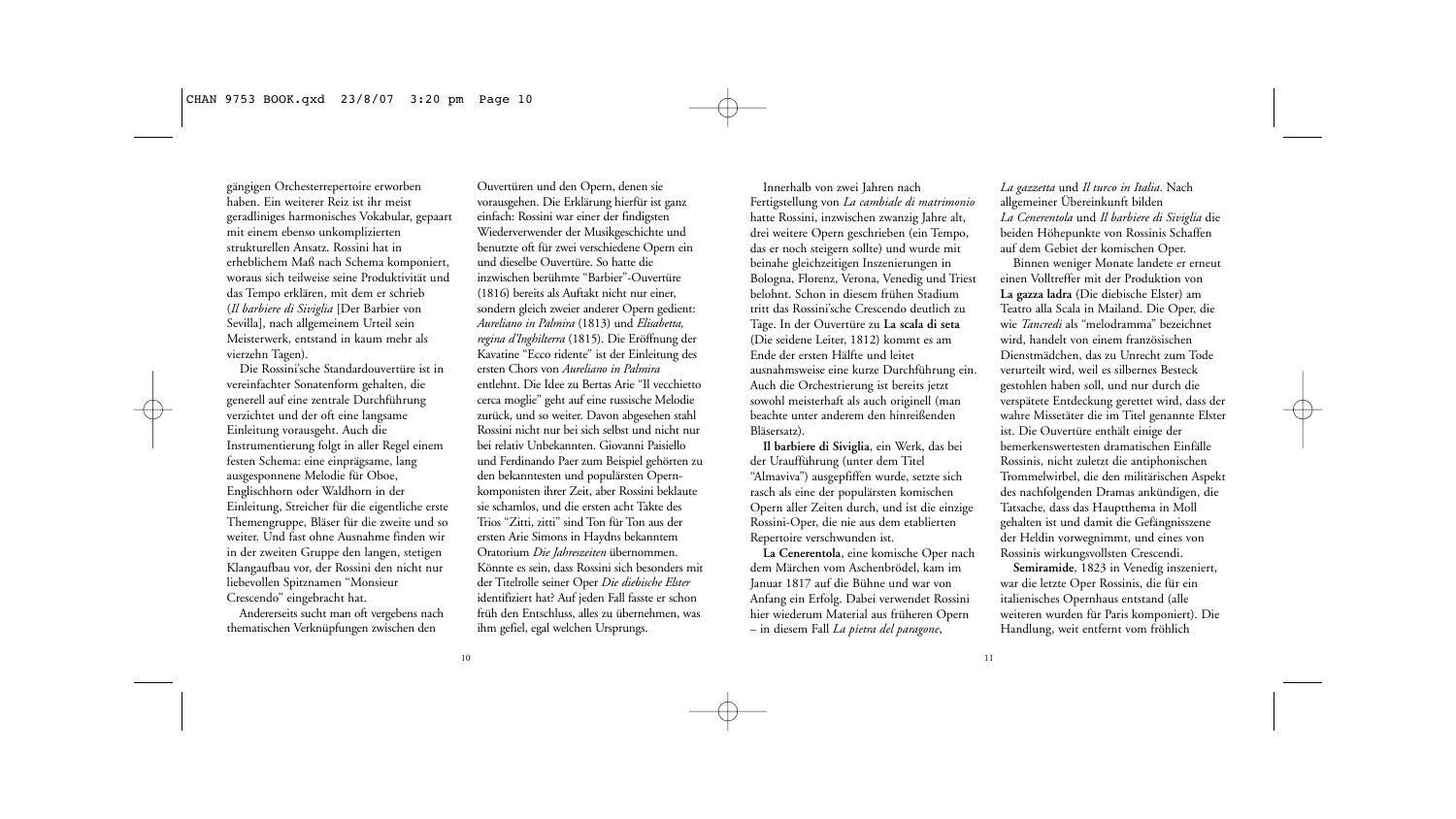geistreichen Charakter seiner zahlreichen Komödien, verarbeitet eine historische Tragödie von Voltaire, und die umfangreiche, üppig orchestrierte Ouvertüre ist eine von Rossinis eindrucksvollsten, ergreifendsten Leistungen. Ungewöhnlich ist, daß hier das typische Crescendo am Anfang steht und dass ihm der langsame Abschnitt folgt, der ausdrücklich auf eine der dramatischsten Szenen der Oper verweist, ehe er in das lang ersehnte *Allegro* übergeht.

Die anhaltende Popularität von Rossinis Ouvertüren ist teils in der Mannigfaltigkeit, Klangfülle und manchmal mutwilligen Individualität seiner Einfälle im Umgang mit dem Orchester begründet. Die wohl denkwürdigste Besonderheit der herrlichen Ouvertüre zu **Il Signor Bruschino** ist beispielsweise das wiederholte Klopfen auf die Notenpulte (vor Einführung der Elektrizität an deren Lampenschirme) durch die zweiten Geigen. Seltsamerweise hat Rossini dieses wiederholte Klopfen in bestimmter Tonhöhe notiert – wahrscheinlich handelt es sich um einen typisch Rossini'schen Witz, ersonnen von dem Mann, der später seine Klavierstücke mit Titeln wie *Ouf! Les petits pois!* und *Mon prélude hygiénique du matin* beehren sollte. In der Oper selbst muss der Bass an der

Obergrenze seines Registers singen, die Sopranistin dagegen an ihrer Untergrenze, ein Trauermarsch mischt sich störend in eine der komischsten Szenen ein und im Finale sind die Worte "son pertito" so vertont, dass nichts anderes zu hören ist als "tito, tito, tito".

Viele Jahre lang war die bekannteste Rossini-Ouvertüre im englischen Sprachraum die von **Guillaume Tell**. Das liegt daran, dass sich "The Lone Ranger", eine beliebte Fernsehserie der 1950er-Jahre, den bekannten Galopp als Erkennungsmelodie angeeignet hatte. Aber dieser Galopp erweckt einen ganz falschen Eindruck von der Ouvertüre insgesamt. Wer käme darauf, das unverwechselbare, kammermusikalische Wechselspiel der Solocelli zu Beginn zu erwarten, oder nach dem großen Gewitter die erholsame Frische, vorgeführt von Englischhorn und Flöte – oder überhaupt die Weitschweifigkeit, die schiere Breite der Leinwand, die Rossini für diese prachtvolle Ouvertüre seiner letzten Oper gewählt hat? Wohl mehr als jedes andere macht dieses Werk Appetit auf die ausgewachsene Sinfonie, die Rossini nie komponiert hat.

> **© 2000 Jeremy Siepmann** Übersetzung: Anne Steeb/Bernd Müller

Das **Moskauer Kammerorchester** wurde 1956 vom berühmten Dirigenten und Bratschist Rudolph Barschai gegründet. In Rußland ist es als das Staatliche Akademische Kammerorchester von Rußland bekannt und inspirierte führende russische Komponisten, darunter Dmitri Schostakowitsch und Moisei Wainberg, welche dem Orchester Werke widmeten. Unter der Leitung von Constantine Orbelian (seit 1991) hat das Moskauer Kammerorchester ausgedehnte Tourneen in Frankreich, Deutschland, Italien, Holland, Schweden, Korea, Japan, Südafrika, Südamerika, Kanada und in den USA unternommen. Außerdem spielt es jährlich mehr als achtzig Konzerte außerhalb seines Heimatlandes Rußland. In der Saison 1998/99 gab das Orchester drei Konzerte in der Carnegie Hall, New York: Zum ambitionierten Programm gehörte die New Yorker Premiere von Alfred Schnittkes Konzert für Klavier und Streicher.

1980 schloß der amerikanische Dirigent **Constantine Orbelian** sein Studium an der Juilliard School of Music ab. Als Pianist ist er mit einigen der besten Orchester der Welt aufgetreten, unter anderem mit dem Boston und dem Detroit Symphony Orchestra, dem Moskauer Staatssinfonieorchester, den Moskauer Philharmonikern, dem St. Petersburger Sinfonieorchester, dem Helsinki Rundfunksinfonieorchester und den Moskauer Virtuosi. Er ist Gründer und Musikdirektor von zwei einzigartigen Musikfestivals in Rußland: vom Internationalen Kammermusik- und Chorfestival in den Palästen von St. Petersburg sowie von "Musikalische Schätze in den Museen des Kremels" – eine einmalige Serie von Konzerten im Arsenal des Kremels. Seit 1991 ist er Musikdirektor und Dirigent des berühmten Moskauer Kammerorchesters.

12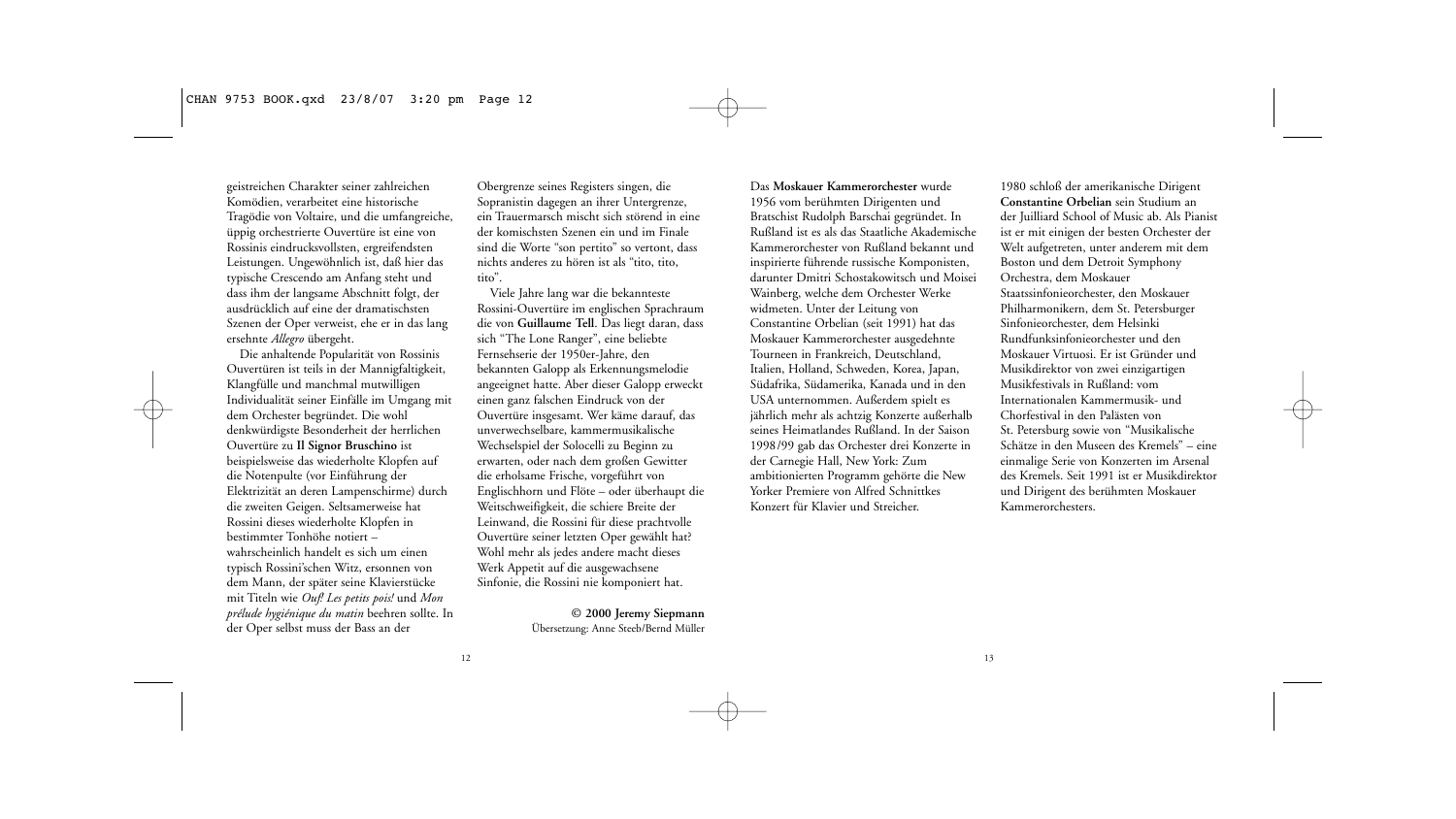### **Gioachino Rossini: Ouvertures**

Rossini naquit dans le monde de l'opéra. Ses parents étaient tous deux musiciens. Son père était un trompettiste de ville doublé d'un inspecteur des abattoirs, tandis que sa mère était chanteuse. Quand son père fut emprisonné pour raisons politiques, le petit Rossini accompagna sa mère à Bologne où elle devint *prima donna buffa*, et fut rapidement très recherchée par tous les théâtres de la côte Adriatique. A sa sortie de prison, son époux la rejoignit comme corniste dans les orchestres des théâtres où elle se produisait. Malgré une enfance itinérante, au cours de laquelle il acquit une connaissance intime du théâtre lyrique des deux côtés de la scène, Rossini reçut une éducation musicale complète. Ainsi, il devint un excellent claveciniste et un habile accompagnateur, un corniste précoce (se joignant rapidement à son père dans les orchestres professionnels), et un chanteur au talent manifeste. En 1806, à l'âge de quatorze ans, Rossini fut admis au Liceo Comunale de Bologne où il brilla dans l'étude du chant, du violoncelle, du piano, et, de manière plus ambivalente, dans celle

du contrepoint. Il composa son premier opéra, *Demetrio e Polibio*, en 1807, mais celui-ci dut attendre cinq ans avant d'être joué.

Sa carrière de compositeur pour le théâtre débuta officiellement en 1810, et **La cambiale di matrimonio** (Le Marché matrimonial) fut la première de cinq commandes que lui passa le Teatro San Moisè de Venise. Plutôt rapide pour un garçon de dix-huit ans. Son ouverture est donc la plus ancienne de celles présentées ici, et, à l'instar de Bach, Chopin et Brahms au même âge, on peut y découvrir une personnalité musicale déjà pleinement formée.

Aucun autre compositeur pour l'opéra ne semble avoir autant aimé les beautés du timbre en soi que Rossini. Doté d'un sens apparemment inné pour le coloris instrumental, il se délecta autant avec l'orchestre qu'avec la voix. Et si l'on ajoute à cela son extraordinaire don mélodique et son goût débridé pour les rythmes de danse, il n'y a rien d'étonnant à ce que ses ouvertures aient depuis longtemps conquis une place

indépendante dans le répertoire courant de l'orchestre. Un attrait supplémentaire réside dans leur vocabulaire harmonique généralement simple, allié à une approche de la structure tout aussi simple. Rossini réutilisa le même type de formule dans une très large mesure, ce qui explique en partie la quantité prodigieuse de ses œuvres, et l'incroyable rapidité avec laquelle il composait (*Il barbiere di Siviglia* [Le Barbier de Séville], unanimement considéré comme son chef-d'œuvre, fut écrit en à peine plus de quinze jours).

L'ouverture rossinienne typique adopte une forme sonate simplifiée, généralement sans le développement central, et souvent précédée par une introduction lente. De même, l'instrumentation tend à suivre un schéma fixe: une longue et mémorable mélodie pour le hautbois, le cor anglais ou le cor dans l'Introduction, les cordes pour le Premier Groupe proprement dit, les vents pour le Second, et ainsi de suite. Et l'on rencontre presque invariablement dans le Second Groupe cette longue et progressive amplification sonore qui valut à Rossini le surnom pas complètement affectueux de "Monsieur Crescendo".

Cependant, c'est le plus souvent en vain que l'on cherche un quelconque rapport

thématique entre les ouvertures et les opéras qu'elles précèdent. La raison en est simple: Rossini fut l'un des recycleurs de musique les plus inventifs, utilisant souvent la même ouverture pour deux opéras différents. Ainsi, l'ouverture du "Barbier" maintenant célèbre (1816) avait déjà servi de lever de rideau à deux autres opéras: *Aureliano in Palmira* (1813) et *Elisabetta, regina d'Inghilterra* (1815); le début de la cavatine "Ecco ridente" est emprunté au début du premier chœur d'*Aureliano in Palmira*; l'aria de Berta, "Il vecchietto cerca moglie" s'inspire d'un air russe, et ainsi de suite. Rossini ne se contenta pas d'emprunter seulement à lui-même, ou seulement à des auteurs moins connus. Giovanni Paisiello et Ferdinando Paer, par exemple, figuraient parmi les compositeurs d'opéras les plus en vue et les plus populaires de leur temps, pourtant Rossini les pilla tous deux sans la moindre vergogne, et les huit premières mesures du trio "Zitti, zitti" sont une reprise note pour note de la première aria de Simon dans le célèbre oratorio de Haydn *Die Jahreszeiten* (Les Saisons). Est-il possible que Rossini se soit identifié tout spécialement avec le rôle titre de son opéra *La Pie voleuse*? Quoiqu'il en soit, il décida

très tôt de prendre tout ce qui lui plaisait, quelle qu'en fût l'origine.

15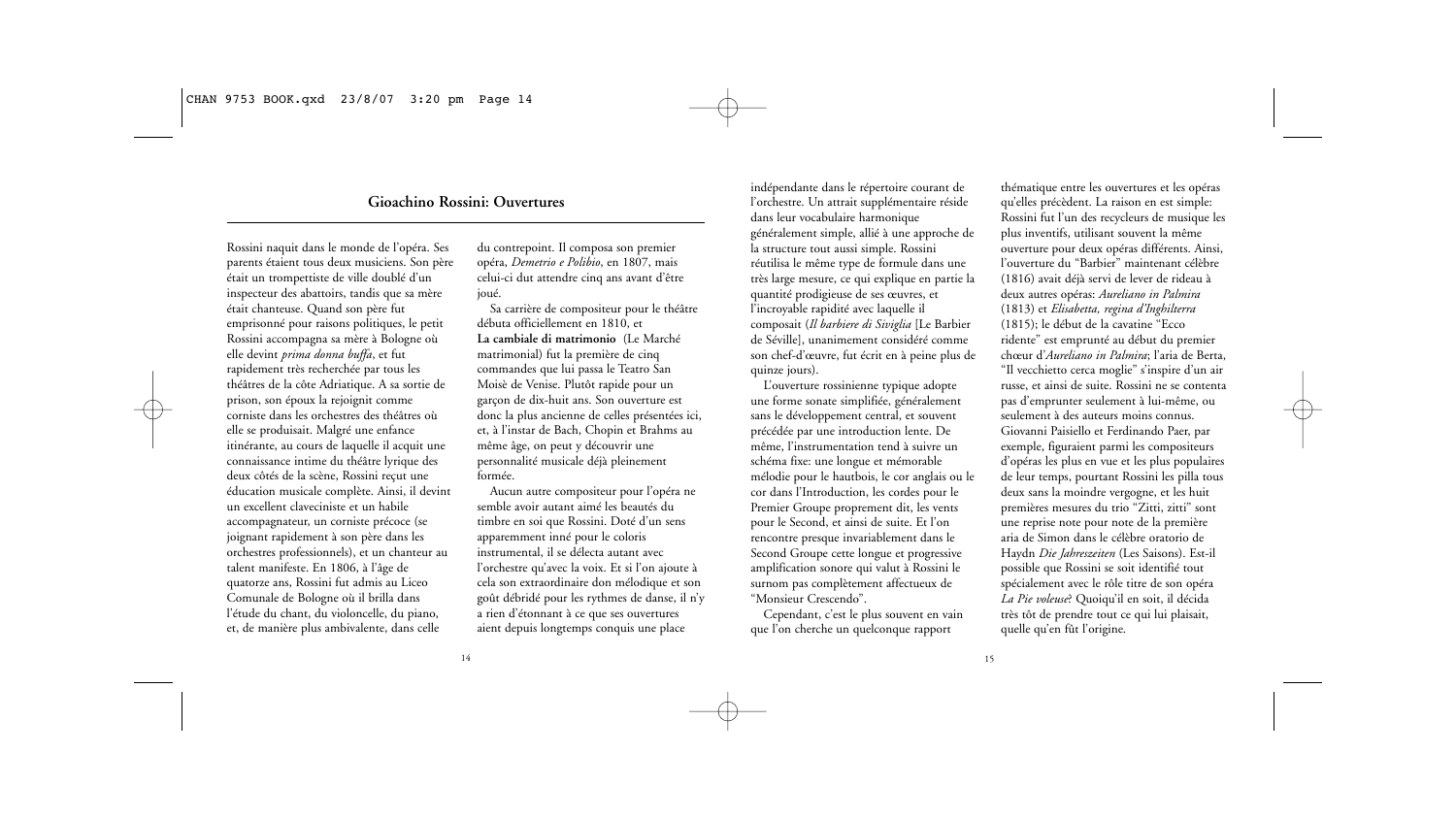Deux ans après *La cambiale di matrimonio*, Rossini, maintenant âgé de vingt ans, avait composé trois nouveaux opéras (un rythme de travail qu'il allait encore accélérer), et voyait ses œuvres représentées presque simultanément à Bologne, Florence, Vérone, Venise et Trieste. Même en ce tout début de carrière, le crescendo rossinien est déjà visible. Dans l'ouverture de **La scala di seta** (L'Echelle de soie, 1812), il apparaît à la fin de la première partie, et conduit, fait inhabituel, à un bref développement. L'orchestration, elle aussi, est déjà parfaitement maîtrisée et inspirée (comme peut en témoigner, par exemple, l'écriture ravissante des instruments à vent).

Sifflé lors de la première représentation (sous le titre de "Almaviva"), **Il barbiere di Siviglia** s'imposa rapidement comme l'un des opéras comiques les plus populaires de toute l'histoire de la musique, et il est le seul des opéras de Rossini à n'être jamais sorti du répertoire.

**La Cenerentola**, un opéra comique basé sur l'histoire de Cendrillon, fut représenté en janvier 1817, et devint un succès immédiat. Mais ici encore, Rossini réutilise des éléments empruntés à des opéras plus anciens – dans ce cas *La pietra del paragone*, *La gazzetta* et *Il turco in Italia*. Tout le monde s'accorde à

voir dans *La Cenerentola* et dans *Il barbiere di Siviglia* les deux sommets de Rossini dans le domaine de l'opéra comique.

Quelques mois plus tard, il rencontra un nouveau succès avec la production au Teatro alla Scala de Milan de **La gazza ladra** (La Pie voleuse). Qualifiée comme *Tancredi* de "melodramma", l'œuvre raconte l'histoire d'une servante française condamnée à mort pour avoir volé des couverts en argent, mais qui est sauvée par la découverte tardive du véritable coupable, à savoir la pie voleuse du titre. L'ouverture contient quelques-uns des gestes dramatiques les plus saisissants de Rossini, en particulier les roulements dialogués des caisses claires qui annoncent le caractère militaire du drame à venir, le premier thème principal présenté dans le ton mineur, anticipant la scène de la prison de l'héroïne, et l'un des crescendos les plus spectaculaires du compositeur.

**Semiramide**, produit à Venise en 1823, fut le dernier opéra écrit par Rossini pour l'Italie (les suivants furent composés à Paris). Très éloigné de l'esprit enjoué de ses nombreuses comédies, l'intrigue est une adaptation de la tragédie historique de Voltaire, et avec ses vastes proportions et sa riche orchestration, l'ouverture s'impose comme l'une des réussites les plus impressionnantes et les plus

émouvantes de Rossini. L'éloquent crescendo intervient exceptionnellement au début, et est suivi par la section lente qui fait des références précises à l'une des scènes les plus dramatiques de l'opéra avant de déboucher enfin sur l'*Allegro* longtemps attendu.

L'une des raisons de la popularité durable des ouvertures de Rossini réside dans l'étendue, la couleur et parfois l'originalité délibérée de son imagination orchestrale. L'élément peut-être le plus immédiatement mémorable de la charmante ouverture de **Il Signor Bruschino**, par exemple, est le battement répété sur leurs pupitres (à l'origine leurs abat-jour, avant l'avènement de l'électricité) des seconds violons. Détail énigmatique, Rossini a effectivement noté ces battements par des hauteurs précises – probablement une plaisanterie typiquement rossinienne de la part d'un homme qui devait plus tard honorer ses pièces pour piano de titres tels que *Ouf! Les petits pois!* et *Mon prélude hygiénique du matin*. Au cours de l'opéra, on trouve la basse chantant dans son registre le plus aigu et la soprano dans le plus grave; une marche funèbre surgit en plein milieu de l'une des scènes les plus drôles; et dans le finale, les mots "son pertito" sont arrangés de telle manière que l'on entend seulement "tito, tito, tito".

Pendant de nombreuses années, l'ouverture de Rossini la plus populaire dans les pays de langue anglaise fut celle de **Guillaume Tell**, grâce à l'utilisation de son fameux galop comme indicatif sonore d'une célèbre série télévisée des années 1950. Et pourtant, quelle fausse impression ce galop donne-t-il de l'ouverture dans son ensemble. Qui pourrait deviner les échanges caractéristiques de musique de chambre des violoncelles solo au début, ou les suites fraîches comme l'aurore de la grande tempête, grâce au cor anglais et à la flûte – ou l'ampleur et le souffle de la trame employée pour cette magnifique ouverture du dernier opéra de Rossini? Plus qu'aucune autre de ses œuvres sans doute, cette ouverture nous met en appétit pour la symphonie que Rossini ne composa jamais.

> **© 2000 Jeremy Siepmann** Traduction: Francis Marchal

L'**Orchestre de chambre de Moscou** fut créé en 1956 par le célèbre chef d'orchestre et altiste Rudolph Barshaï. Connu en Russie comme Orchestre de chambre académique d'Etat, il a inspiré quelques grands compositeurs russes, notamment Dimitri Chostakovitch et Moisei Vainberg qui lui ont

16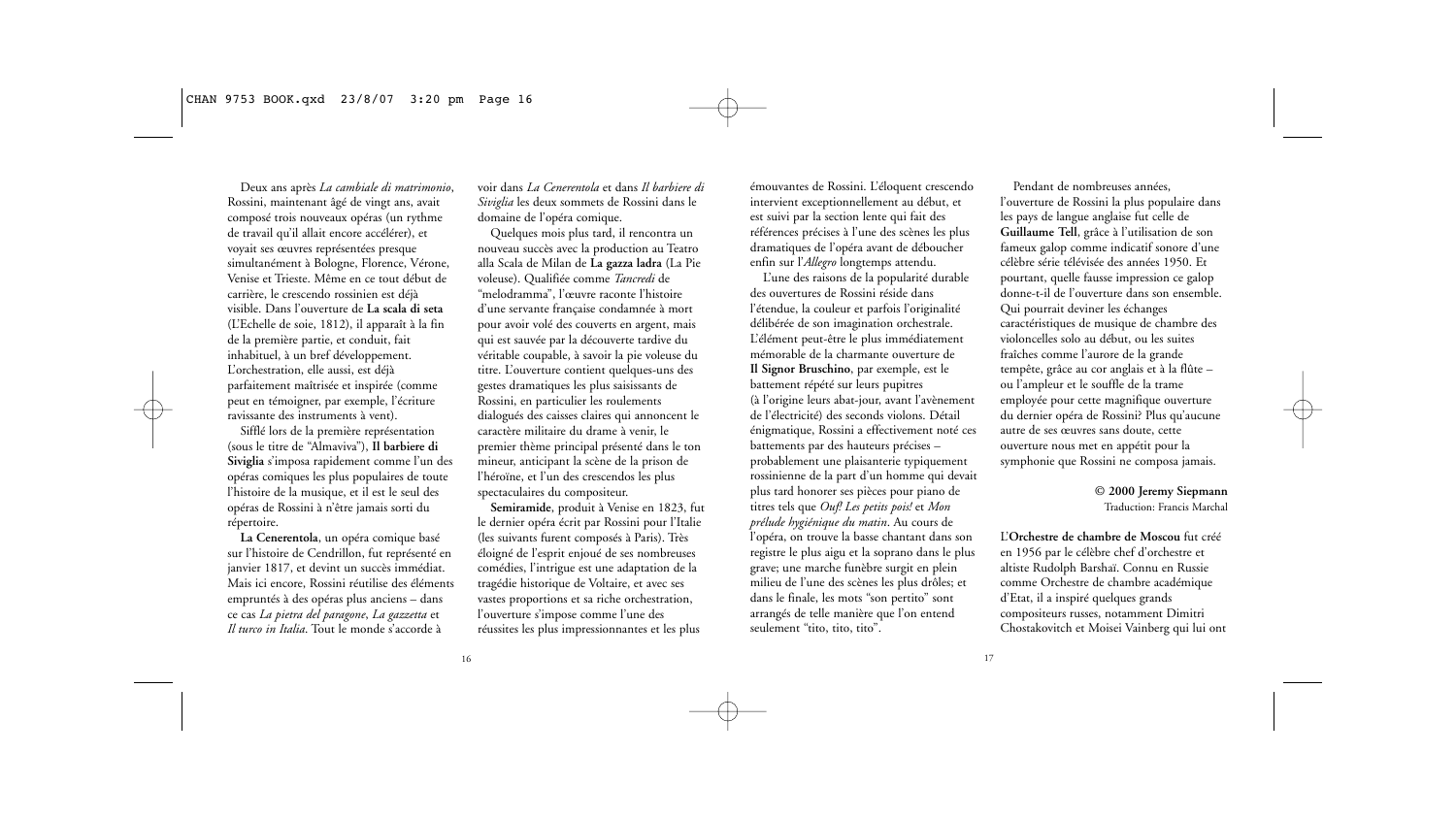dédié des œuvres. Sous la direction de Constantine Orbelian (depuis 1991), l'Orchestre de chambre de Moscou a fait de longues tournées en France, en Allemagne, en Italie, aux Pays-Bas, en Suède, en Corée, au Japon, en Afrique du Sud, en Amérique du Sud, au Canada et aux Etats-Unis. Il donne plus de quatre-vingts concerts par an en dehors de sa patrie. Au cours de la saison 1998–1999, l'Orchestre s'est produit à trois reprises au Carnegie Hall dans des programmes ambitieux parmi lesquels figurait la création à New York du Concerto pour piano et cordes d'Alfred Schnittke.

Le chef d'orchestre américain **Constantine Orbelian** est diplômé de la Juilliard School of Music depuis 1980. Il s'est produit au piano

avec quelques-uns des meilleurs orchestres du monde, notamment les Orchestres symphoniques de Boston et de Détroit, l'Orchestre symphonique d'Etat de Moscou, l'Orchestre philharmonique de Moscou et l'Orchestre symphonique de Saint-Pétersbourg, ainsi que l'Orchestre symphonique de la Radio d'Helsinki et les Moscow Virtuosi. Il est fondateur et directeur musical de deux festivals de musique exceptionnels en Russie: Festival international chorale et de musique de chambre des palais de Saint-Pétersbourg et "Trésors musicaux des musées du Kremlin" – une merveilleuse série de concerts donnés à l'arsenal du Kremlin. Depuis 1991, il dirige le célèbre Orchestre de chambre de Moscou et en est le directeur musical.

You can now purchase Chandos CDs directly from us. For further details please telephone +44 (0) 1206 225225 for Chandos Direct. Fax: +44 (0) 1206 225201. Chandos Records Ltd, Chandos House, Commerce Way, Colchester, Essex CO2 8HQ, UK E-mail: chandosdirect@chandos.net Website: www.chandos.net

Any requests to license tracks from this or any other Chandos disc should be made directly to the Copyright Administrator, Chandos Records Ltd, at the above address.

**Recording producer** Vladimir Koptzov **Sound engineer** Igor Solovjov **Assistant engineer** Alexey Pogarsky **Editor** Rouslana Oreshnikova **Recording venue** Grand Hall of the Moscow Conservatory; May 2000 **Front cover** *Nude* (*Morning Toilette*) (c. 1837) by Christoffer Wilhelm Eckersberg **Back cover** Photograph of Constantine Orbelian **Design** Sean Coleman **Booklet typeset by** Dave Partridge **Booklet editor** Finn S. Gundersen P 2000 Chandos Records Ltd C 2000 Chandos Records Ltd Chandos Records Ltd, Colchester, Essex, England Printed in the EU

18